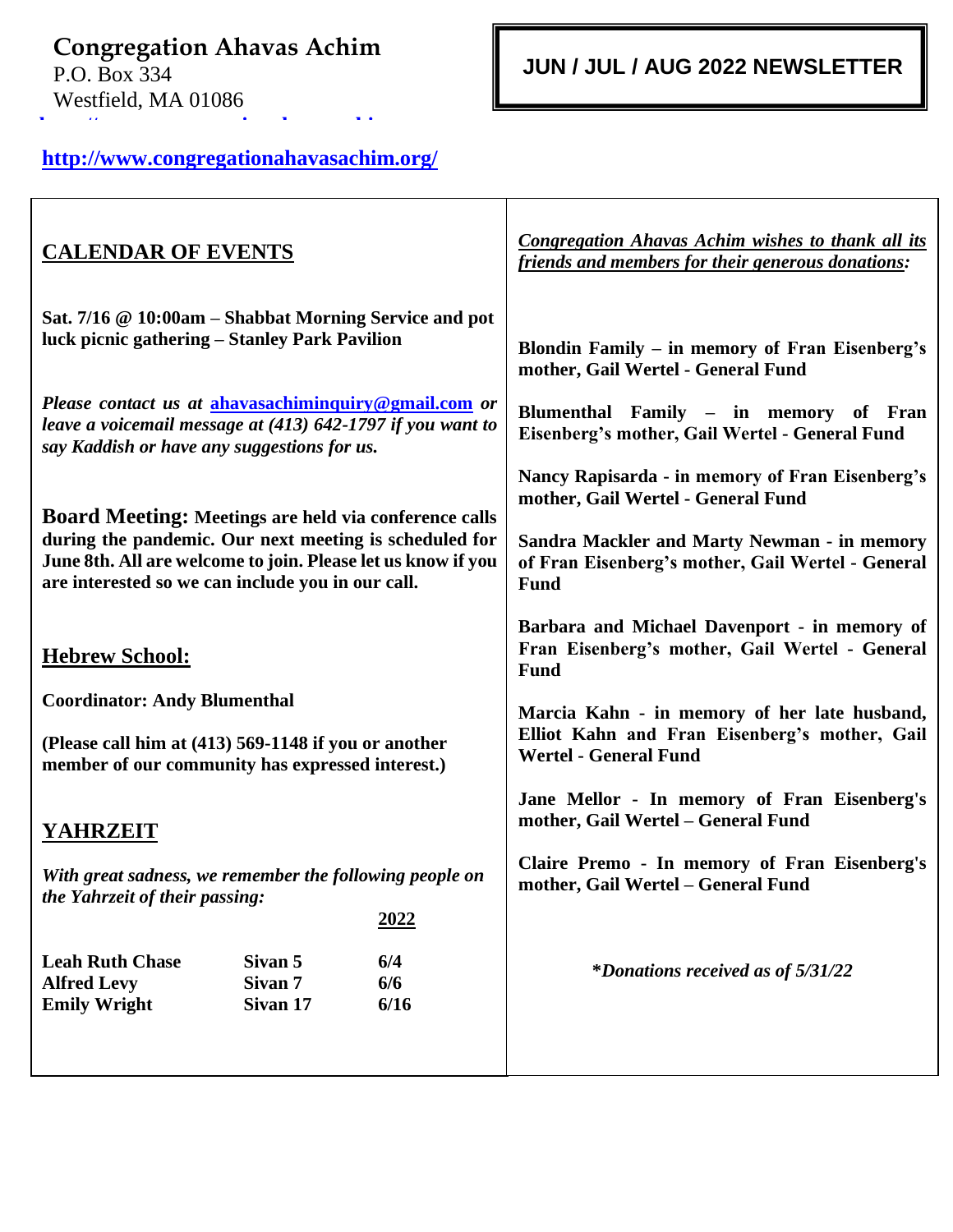#### **Message from Rabbi Colt:**

#### **June 2022**

**June brings us the holiday of Shavuot, traditionally the celebration of Jews receiving Torah at Mt. Sinai. One intriguing aspect of Shavuot is the tradition to read the book of Ruth. It's a short story, really, just four chapters long. Though the title is "Ruth," it's really about the relationships between two women, Naomi an Israelite woman, and her Moabite daughter in law, Ruth. The story starts in Moab, after the death of both womens' husbands, when Naomi decides to return to her homeland. With poetic, powerful language, Ruth promises to stick with her, even joining her people and her religion. Once back in Naomi's home community, Ruth gleans in the fields of Naomi's kindsman, Boaz, who takes an interest in her because of her dedication to Naomi. Eventually, Ruth proposes that Boaz should marry her, based on the Israelite practice of levirate marriages, where men are responsible for marrying their deceased male relatives' widows, to perpetuate dead man's family name. Boaz is willing, and they produce a son who is the great grandfather of King David.**

**Many commentators lean into celebrating Ruth as the paradigmatic convert to Judaism. She as an individual can be compared to the whole Israelite community at the point when they received Torah at Mt. Sinai, officially entering into a covenant with God as a people. Just as the Israelites said at Mt. Sinai, "na'aseh v'nishma"- we will do and we will listen!- Ruth leans into Naomi's religion, family and community, with deep faith and commitment, saying, "where you go, I will go… your people will be my people, your God, my God." Ruth didn't know what would await her as she followed Naomi back to Bethlehem. The Israelites didn't know what this Torah would involve- they just followed God and Moses, and trusted that they would eventually reach a land with more promise than the lives they knew in Egypt. Both the Israelites and Ruth were making commitments to a God and Jewish life that they couldn't fully anticipate.**

**I appreciate the confluence of these stories, especially since Ruth didn't start out as an Israelite. It suggests that someone of any background- Jewish or otherwise- should be able to find their way into Jewish life and feel welcomed, can make valuable contributions to the community, and find meaning in the traditions. As we approach shavuot this year, I invite us to think about Ruth's experience entering the Jewish community.**

**I wonder, what traditions feel most meaningful to you?**

**How are we inviting others in to appreciate them?**

**How have you been welcomed, like Ruth?**

**What has drawn you in?**

**What Torah would you like to learn more deeply this year?**

**As always, I love hearing from you.**

**I'll be periodically on email this summer, and will be joining the community mid-July for a summer service and potluck (as our late May service was cancelled.)**

**If I don't see you, have a wonderful summer!**

#### **Invitation from Rabbi Colt:**

**To work on developing a stronger connection with this community, I am inviting any interested community members to [sign up for a time to meet](https://calendar.google.com/calendar/u/0/selfsched?sstoken=UUY5NkoyZDNBbTczfGRlZmF1bHR8NTc5YzYzNjllZDMyYzNlY2M2OTY2MmMyM2UzYWMzYmU)  [with me 1:1](https://calendar.google.com/calendar/u/0/selfsched?sstoken=UUY5NkoyZDNBbTczfGRlZmF1bHR8NTc5YzYzNjllZDMyYzNlY2M2OTY2MmMyM2UzYWMzYmU) on googlemeets.**

**You can sign up for a timeslot on a Friday afternoon, or contact me at [RabbiColt@congregationahavasachi](mailto:RabbiColt@congregationahavasachim.org) [m.org](mailto:RabbiColt@congregationahavasachim.org) or 617-359-4871.**